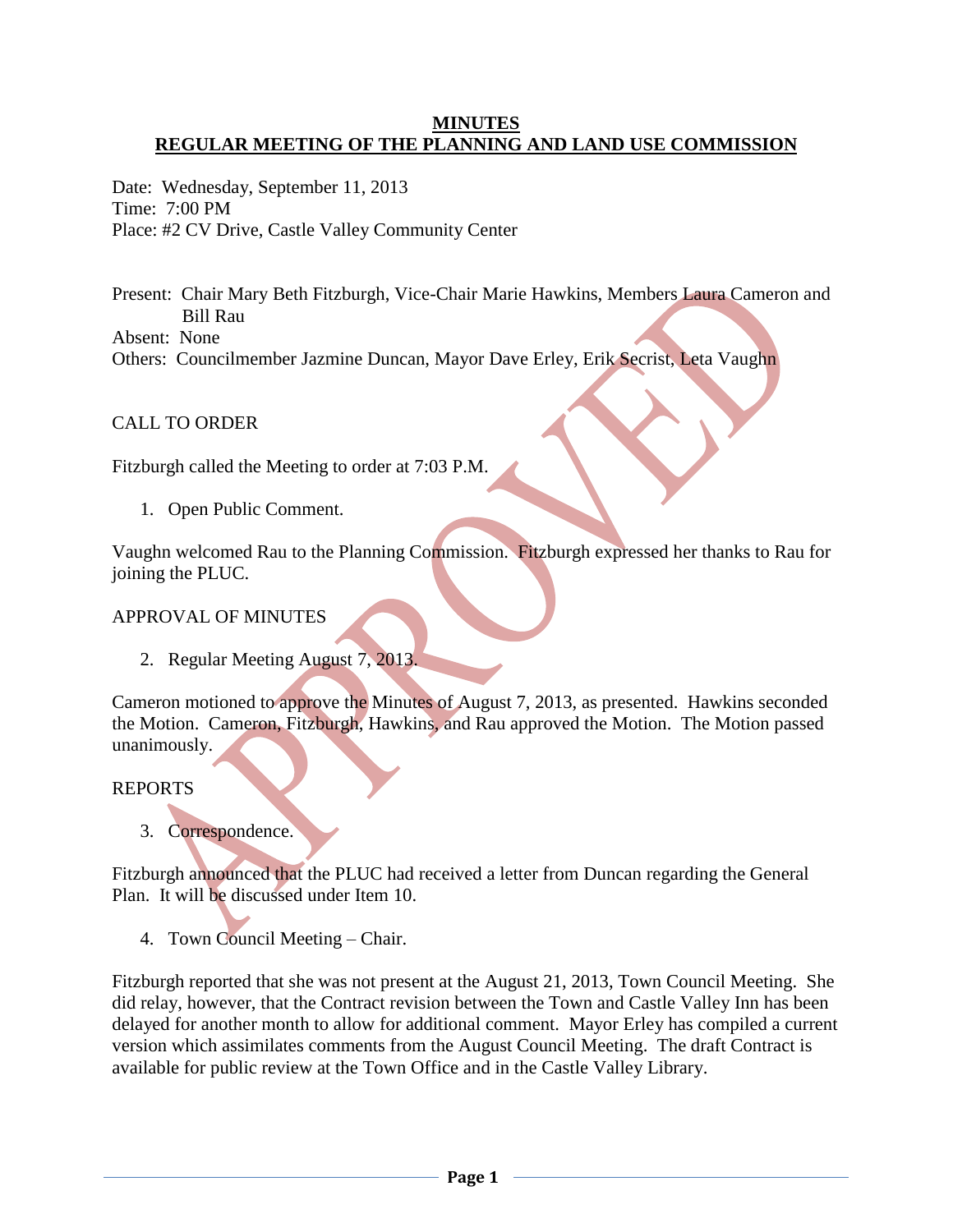5. Permit Agent.

Roth submitted a Building Permit Report and a Conditional Use Permit Report for activity during the month of August. It included an electrical permit for a solar installation on Lot 132, a building permit for a foundation for a manufactured home on Lot 246, a septic permit for Lot 284, two Certificates of Occupancy for Lots 132 and 333, and a routine CUP and business license for a mobile sharpening service on Lot 210.

Roth also informed PLUC Members that she had received an initial request for a nonroutine-CUP and business license for a mobile auto repair service based on Lot 441. If completed, the application will be reviewed at the PLUC's October 2, 2013, Meeting.

Roth also relayed a suggestion from Jeff Whitney, Grand County Building Inspector, that future Castle Valley Decommissioning Contracts require mobile homes used as temporary dwellings during residential construction be removed from the property once construction is completed. According to Roth, his opinion was that mobile homes are specifically designed as living structures and should not be used as storage buildings. Fitzburgh observed that, in some cases, they can serve well as economical office space.

PLUC Members discussed the transfer of pre-1976 trailers from one lot to another in Castle Valley. Fitzburgh reported that Ordinance 85-3 already prohibits residents from bringing in pre-1976 trailers.

6. Procedural Matters.

Roth informed Rau that the Town Clerk had established a mail box for him in the Conference Room. She also informed him that a building key was available to him; he declined the key.

Roth also reported that there was minimal new information from the August 8, 2013, Open Meetings Training session that was applicable to the PLUC. Changes in retention schedules and timetables for making documents available to the public will be discussed in Item 8.

# NEW BUSINES

7. Discussion and possible action re: Nonroutine Decommissioning Contract for Lot 280.

Fitzburgh reviewed the proposed Nonroutine Decommissioning Contract between the Town of Castle Valley and Erik Secrist, Lot 280. Secrist has applied to the Town for a building permit to build a new residence on the lot. Since he currently resides in a 1988 Fleetwood manufactured home on a foundation, the Decommissioning Contract states that he will remove the manufactured home within thirty days of moving into the residence or within 30 days of receipt of a Certificate of Occupancy from Grand County, whichever occurs first. Secrist said that he plans to convert the vacated space to a garden and use the foundation as a garden wall. Fitzburgh cited language in the Contract that provides safeguards to the Town if the requirements of the Contract are not followed by Secrist.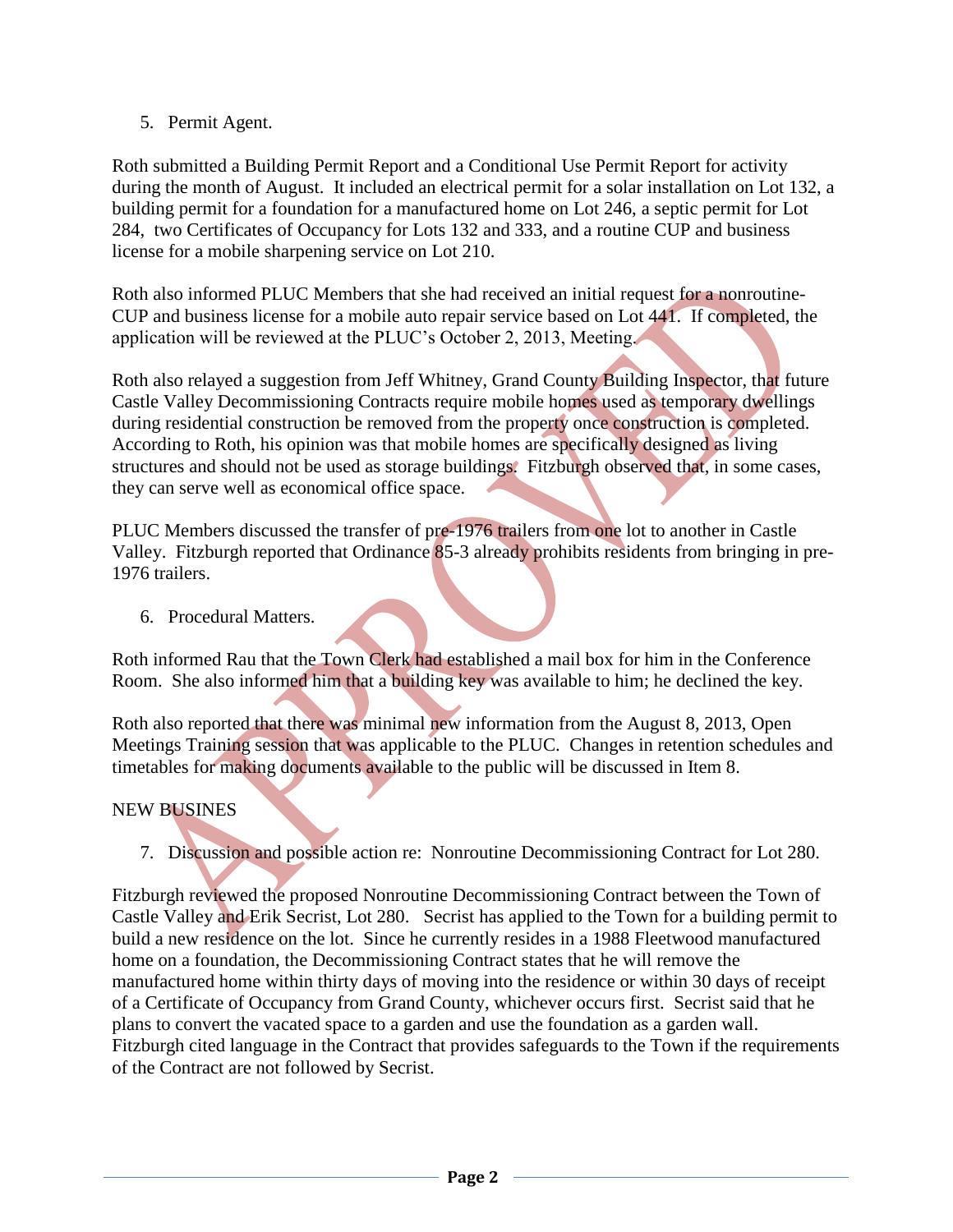Cameron motioned to approve the Nonroutine Decommissioning Contract for Lot 280, as specified in Castle Valley Ordinance 85-3, Sections 4.13 and 4.14, as presented. Hawkins seconded the Motion. Cameron, Fitzburgh, Hawkins, and Rau approved the Motion. The Motion passed unanimously.

 8. Discussion and possible action re: amendments to Ordinance 2006: An Ordinance Establishing the Planning and Land Use Commission and Designating Land Use And Appeal Authorities.

Fitzburgh reviewed a draft of Ordinance 2006-3, prepared by Roth, which indicates areas where the current ordinance is not in compliance with current Utah State Law. Fitzburgh referred to Section 1.9 which she amended to correct an error regarding the number of affirmative votes necessary to pass a Motion when only three members are present.

Other discussion clarified the requirement in Section 1.8 that a workshop is considered a Public Meeting and must be noticed as such if three or more members (constituting a quorum) are present. Also, according to Section 1.9, a split vote of 2:2 amongst four PLUC members resulting in a tie vote would be insufficient to approve a Motion.

Roth will continue to research amendments to this ordinance in order to clarify ambiguities found in several Utah state documents regarding retention schedules for PLUC minutes and recordings. She also plans to contact David Church to inquire about general language that could be used in the Ordinance so that the PLUC would not have to rewrite the Ordinance every time the Utah State Law changed. According to Roth, if such language can be used, then the PLUC would be responsible for maintaining a current retention schedule and timetable for release of documents. She will present a revised draft at the October PLUC Meeting.

Hawkins motioned to table Item 8. Rau seconded the Motion. Cameron, Fitzburgh, Hawkins, and Rau approved the Motion. The Motion passed unanimously.

9. Discussion and Possible Action re: establishing written rules of procedures for PLUC Meetings.

Fitzburgh provided a draft of written rules and procedures based on the format provided by the Utah League of Cities and Towns (ULCT). This draft modifies the ULCT format, which is designed for Town Councils and elected members, to the needs of the PLUC and an appointed commission.

In addition to the written rules and procedures, Fitzburgh suggested adding the following statement—sent earlier to PLUC Members by email—to each Agenda.

*"Robert's Rules of Order serves as a guide for the conduct of our meetings. When needed, more formal parliamentary procedures may be called upon at the discretion of the Chair. Please raise your hand if you wish to speak and wait until recognized by the Chair. Members of the Public may speak during the "Open Public Comments" on any*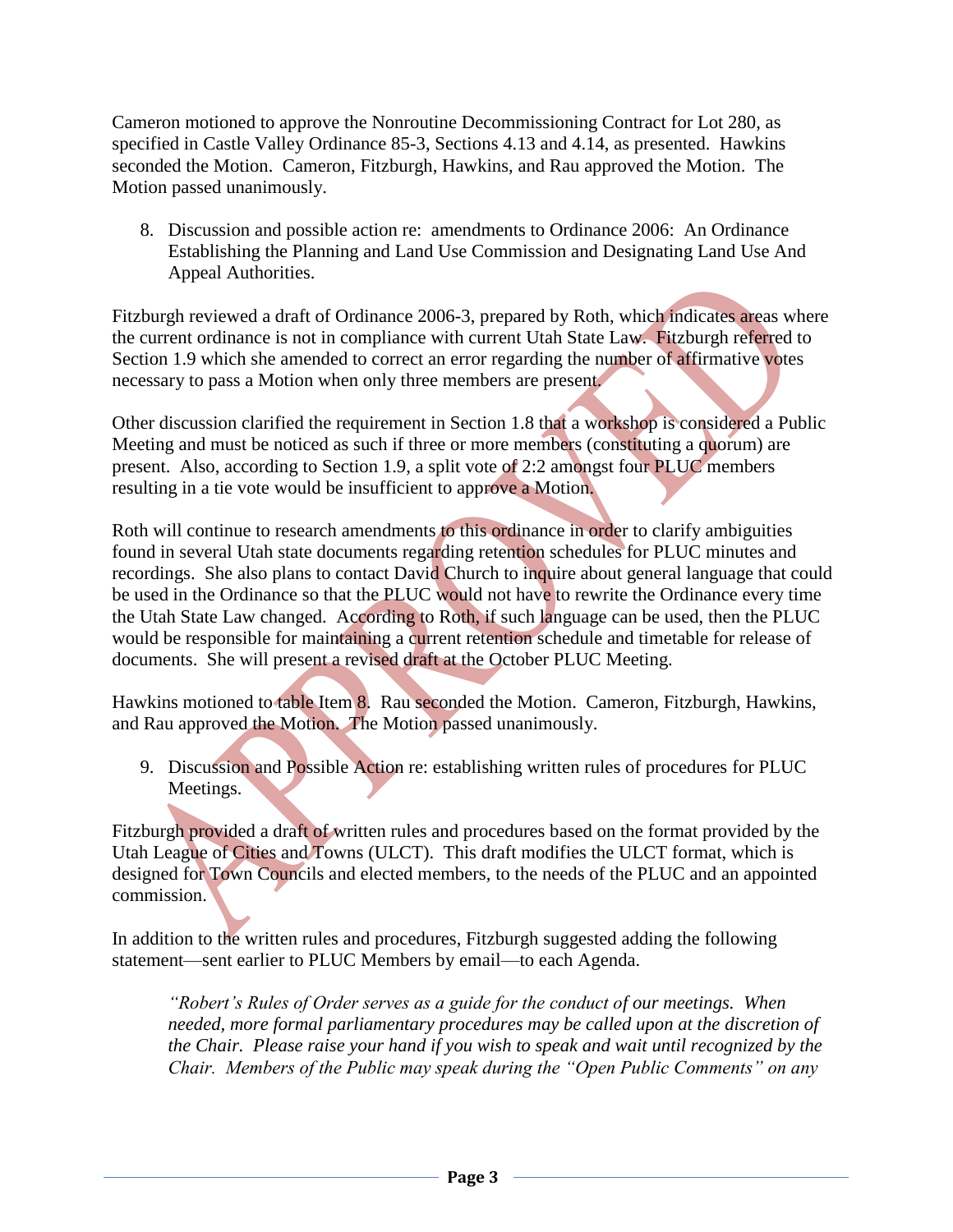*topic of interest not on the agenda. They may also speak during other agenda items at the discretion of the Chair or other Commissioners, when recognized."*

Rau suggested the following: delete second sentence for brevity since it is a direction for PLUC Members and add a statement that during Public Hearings citizens shall direct their comments to the PLUC and not to one another.

Members discussed pros and cons regarding the inclusion of this note on each Agenda, as well as what these rules should be and the best way to communicate the rules for meeting procedures to the public. Roth referred to Utah Code 1-3-606 which requires that rules of order and procedure be made available to the public at each meeting and on the Town website. No consensus was reached regarding inclusion of the above notice on future agendas, but the majority of Members expressed varying degrees of support for doing so.

Members decided to continue the discussion of the written rules and procedures at the October 2, 2013, PLUC Meeting in order to give Members more time to review the draft document.

Cameron motioned to table Item 9. Hawkins seconded the Motion. Cameron, Fitzburgh, Hawkins, and Rau approved the Motion. The Motion passed unanimously.

## UNFINISHED BUSINESS

10. Discussion and possible action re: General Plan Review (tabled).

Hawkins motioned to untable Item 10. Rau seconded the Motion. Cameron, Fitzburgh, Hawkins, and Rau approved the Motion. The Motion passed unanimously.

Fitzburgh asked Duncan to comment on her suggestions—earlier submitted to the PLUC by email—which pertain to the Fire Protection and Emergency Preparedness Section of the General Plan on page 13. Fitzburgh noted that the Fire Commissioners have also been asked to provide input to this section. She inserted that she has also asked the Roads Manager for input regarding roads issues.

Duncan reported that she has been working on a Pre-disaster Emergency Mitigation Plan for the Town of Castle Valley. She said that the Town will be deciding what hazards face the Town, such as flooding, fire, lack of emergency medical response, etc., in order to establish its Mitigation Plan. She feels it is important that the General Plan acknowledge that the Town is "doing its job to prepare for possible disasters." According to Duncan and Erley, the success of any requests for funding; e.g. Federal Emergency Management Agency (FEMA), Community Impact Board (CIB), by property owners or the Town would be improved if it can be demonstrated that the Town has actively addressed possible hazards.

Councilmember Duncan addressed goals and policies that she thinks should be included in the Fire Protection Section of the General Plan Update. She wants to ensure that language in the General Plan is strong enough to demonstrate the Town is doing everything it can to mitigate disasters before they happen. She submitted the following suggestions to include: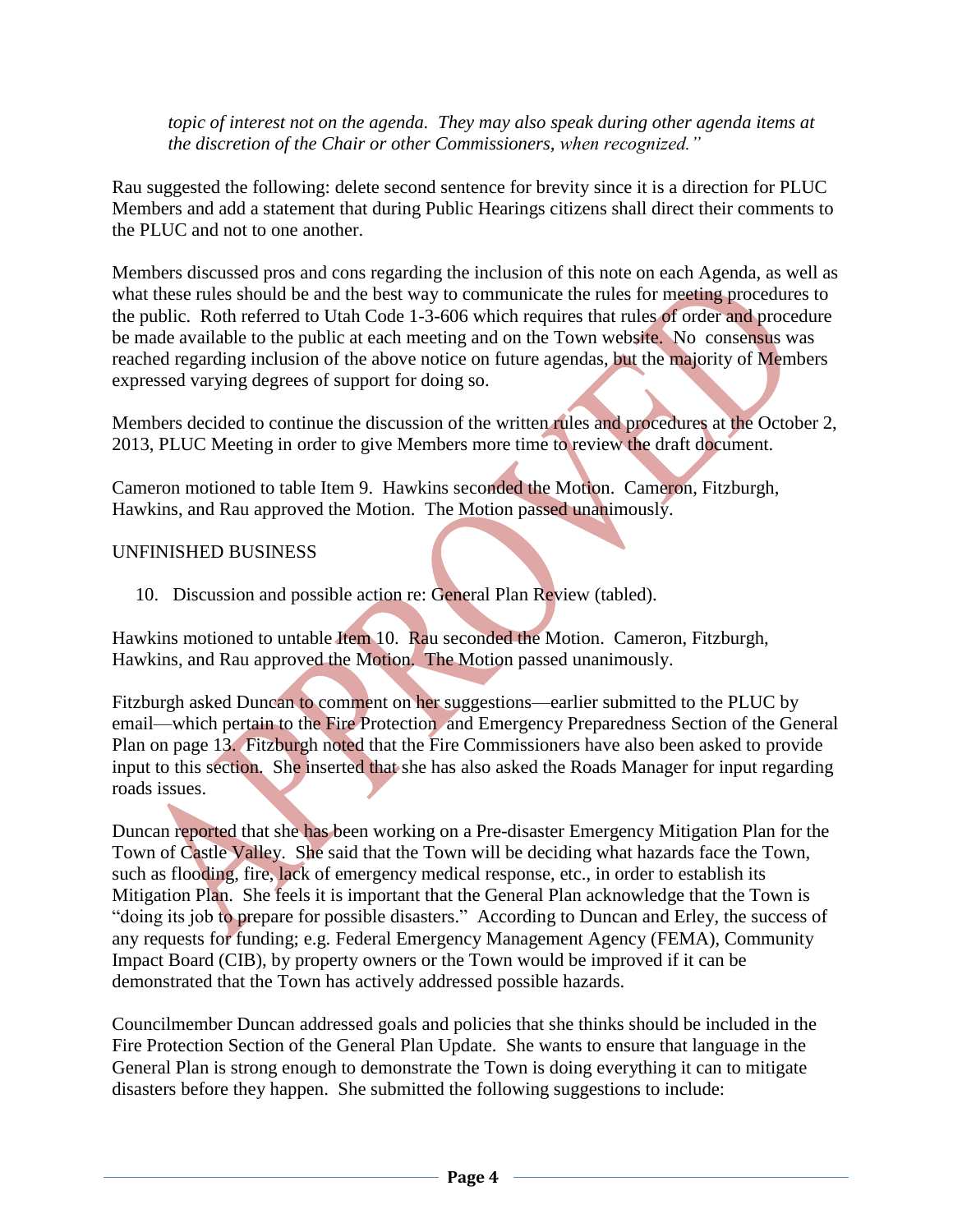- 1. Insure residents and property owners are made aware of emergency policies and procedures and can identify evacuation routes and safety zones in the community. Work to improve communication systems and methods that will help establish faster response to emergencies.
- 2. Adopt updated CWPP [Community Wildfire Protection Plan], insist that property owners implement firewise practices on their properties developed or otherwise. Create ordinances that reflect the ongoing need to properly manage fuels, as necessary, to compliment the efforts of the Castle Valley Fire Protection District and to protect life and property.

Policy: The town will develop a comprehensive all hazard pre disaster mitigation plan using requirements for public sectors as amended in the Disaster Mitigation act of 2000; the plan will identify hazards, risks and vulnerabilities within and affecting the community, it will describe actions to mitigate hazards risks and vulnerabilities identified and it will establish strategy to implement these actions.

According to Duncan, the Town needs to develop a Pre-Disaster Mitigation Plan. Steps the Town can take include adoption of a CWPP, support of first responder training, tracking of citizen efforts on their own properties to mitigate potential hazards, and better communication between the Town and property owners. Fitzburgh and Rau will work with Duncan on strengthening the language for this Section. Rau suggested that the Town should make this a priority issue.

Funding for the Town's goals in this Section was discussed. Rau commented that outside funding can be a source of problems. Fitzburgh noted that has been an issue for Castle Valley in the past. She mentioned the Natural Resource Conservation Service (NRCS) plan that had proposed solutions to flooding in Castle Valley that did not adequately address the source of the problem and Utah's CIB decision not to approve a grant to Castle Valley because of stands it had taken regarding oil and gas leases. Duncan suggested that the Town's budget could be a funding source for some of the goals. She observed that the Town's first priority is to develop a predisaster plan which would then support applications from property owners who might need a FEMA grant after a potential hazard occurred.

PLUC Members reviewed a revised draft of the General Plan Update that reflects changes made at the last PLUC Meeting as well as additional edits communicated by email since the August Meeting. Fitzburgh will incorporate the additions and deletions agreed to at this Meeting into a revised draft for review at the October 2, 2013, Meeting.

The current draft follows a format currently used by many communities in Utah (Big Water, Rockville, Grand County) which begins with an overall introduction of who we are as a community and then divides each of the issues sections into three parts: existing conditions, goals and policies. Hawkins preferred a document that was brief and nonrepetitive, as prepared in the past. Other Members supported the new format.